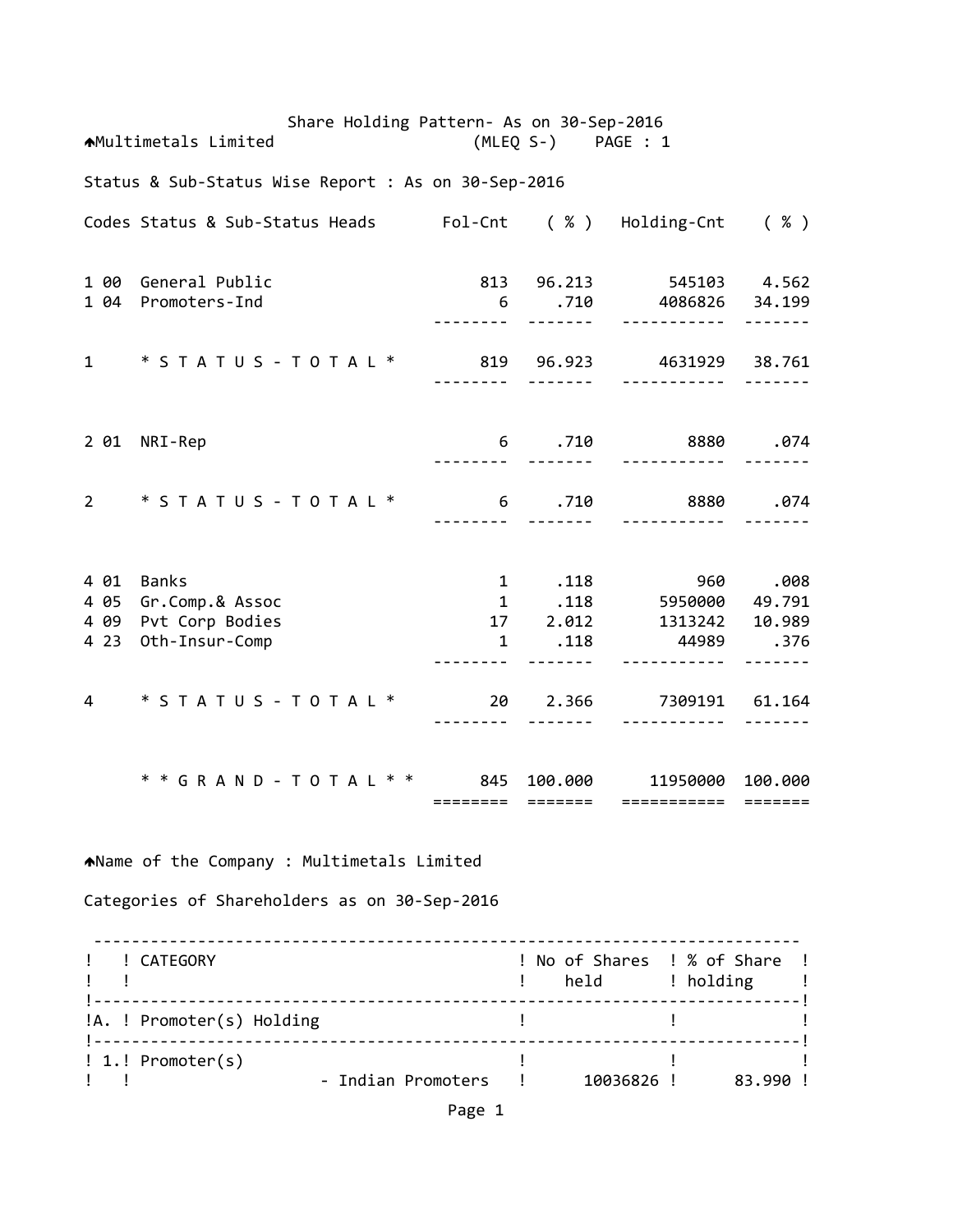| $.000$ !                                          | 0!                                        | Share Holding Pattern- As on 30-Sep-2016<br>- Foreign Promoters                                                                                          |
|---------------------------------------------------|-------------------------------------------|----------------------------------------------------------------------------------------------------------------------------------------------------------|
| .000!                                             | 0!                                        | 2.! Persons acting in concert                                                                                                                            |
| 83.990!                                           | 10036826 !                                | Sub-Total !                                                                                                                                              |
|                                                   |                                           | !B. ! Non-Promoters Holding                                                                                                                              |
|                                                   |                                           | 3.! Institutional Investors                                                                                                                              |
| .000!<br>.385 !<br>.000!                          | 0<br>45949 !<br>0                         | a.! Mutual Funds & UTI<br>b.! Banks, Financial Inst, Insurance Company!<br>! (Central/State Govt Inst/Non-Govt Inst) !<br>$c.!$ FII(s)                   |
| $.385$ !                                          | 45949 !                                   | Sub-Total !                                                                                                                                              |
|                                                   |                                           | 4.! Others                                                                                                                                               |
| 10.989 !<br>4.562 !<br>$.074$ !<br>.000!<br>.000! | 1313242 !<br>545103 !<br>8880 !<br>0<br>0 | a.! Private Corporate Bodies<br>b.! Indian Public<br>! c.! NRI/OCBs<br>d.! Any-Other (Foreign-Companies)<br>! Clearing Members                           |
| $15.625$ !                                        | 1867225 !                                 | Sub-Total !                                                                                                                                              |
| 100.000!                                          | 11950000!                                 | Grand-Total !                                                                                                                                            |
|                                                   |                                           | ! Note : 1)<br>! Name, Number of shares held and percentage shareholding<br>! of entities/persons holding more than 1% is enclosed herewith<br>--------- |
| No of holding !<br>Shares in (%) !                |                                           | $!$ Note : 2)                                                                                                                                            |
| 8880.074 !                                        |                                           | ! Total Foreign Shareholding :                                                                                                                           |

 based on download of data received from NSDL/CDSL as on 30‐Sep‐2016 Multimetals Limited (MLEQ S‐) PAGE : 1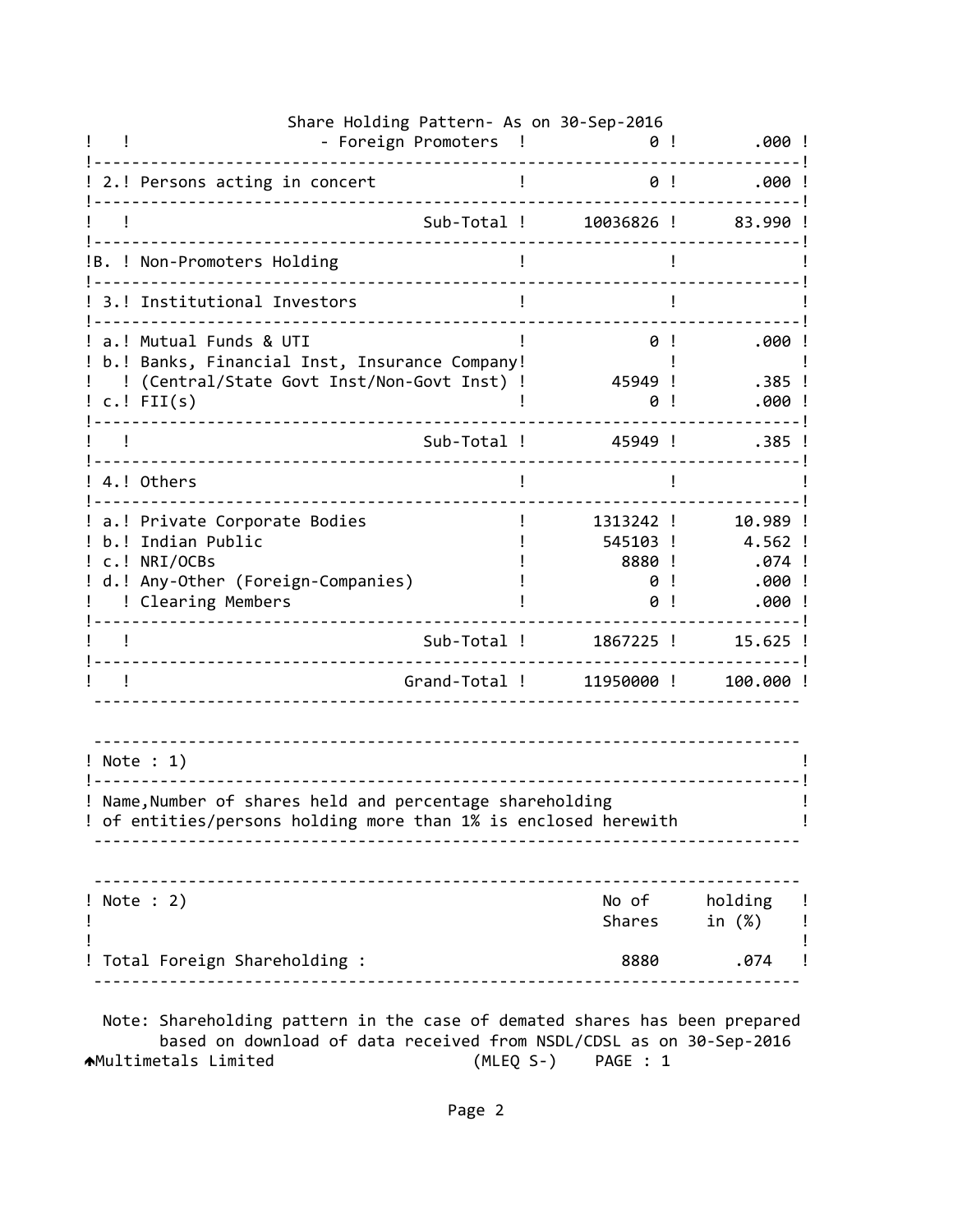Share Holding Pattern‐ As on 30‐Sep‐2016 Status & Sub‐Status Wise Report : As on 30‐Sep‐2016

Indian Promoters

FOL/CLI# SIGL NAME OF THE SHARE HOLDERS HOLDG % TO Cap ‐Pan 4 05 HADOTI PUNJI VIKAS LIMITED 5950000 49.791 AAACH4047F 1 04 VASUDEV AGRAWAL 1293359 10.823 AAVPA5418K 1 04 RAJENDRA AGRAWAL 1062091 8.888 ABKPA3830H 1 04 SHAMBHU AGARWAL 703070 5.883 1 04 AJAY AGARWAL 614543 5.143 AFOPA1833L 1 04 MUGDHA AGRAWAL 400000 3.347 AJSPA9434F 1 04 VASUDEV AGARWAL 13763 .115 ‐‐‐‐‐‐‐‐‐‐‐‐‐‐‐‐‐‐‐‐‐‐‐‐‐‐‐‐‐‐‐‐‐‐‐‐‐‐‐‐‐‐‐‐‐‐‐‐‐‐‐‐‐‐‐‐‐‐‐‐‐‐‐‐‐‐‐‐‐‐‐‐ A1A Indian Promoters 10036826 83.990 ‐‐‐‐‐‐‐‐‐‐‐‐‐‐‐‐‐‐‐‐‐‐‐‐‐‐‐‐‐‐‐‐‐‐‐‐‐‐‐‐‐‐‐‐‐‐‐‐‐‐‐‐‐‐‐‐‐‐‐‐‐‐‐‐‐‐‐‐‐‐‐‐ Multimetals Limited (MLEQ S‐) PAGE : 2 Status & Sub‐Status Wise Report : As on 30‐Sep‐2016 Banks, Fin Inst(s),Ins Comp(s) FOL/CLI# SIGL NAME OF THE SHARE HOLDERS HOLDG % TO Cap ‐Pan 4 23 M/S THE NEW INDIA ASSURANCE CO.LTD. 44989 .376 4 01 M/S MANDVI CO‐OP.BANK LTD. 960 .008 ‐‐‐‐‐‐‐‐‐‐‐‐‐‐‐‐‐‐‐‐‐‐‐‐‐‐‐‐‐‐‐‐‐‐‐‐‐‐‐‐‐‐‐‐‐‐‐‐‐‐‐‐‐‐‐‐‐‐‐‐‐‐‐‐‐‐‐‐‐‐‐‐ B2A Banks, Fin Inst(s),Ins Comp(s) 45949 .385 ‐‐‐‐‐‐‐‐‐‐‐‐‐‐‐‐‐‐‐‐‐‐‐‐‐‐‐‐‐‐‐‐‐‐‐‐‐‐‐‐‐‐‐‐‐‐‐‐‐‐‐‐‐‐‐‐‐‐‐‐‐‐‐‐‐‐‐‐‐‐‐‐ Multimetals Limited (MLEQ S‐) PAGE : 3 Status & Sub‐Status Wise Report : As on 30‐Sep‐2016 Private Corporate Bodies FOL/CLI# SIGL NAME OF THE SHARE HOLDERS HOLDG % TO Cap ‐Pan 4 09 NUTRILITE FOODS (P) LTD. 325000 2.720 AABCN9605N 4 09 HORIZON & INFRASTRUCPROJECTS TU 325000 2.720 AABCH4944G 4 09 JALSAGAR COMMERCE PRIVATE LIMIT 200000 1.674 AAACJ6417H 4 09 BIRLA ARTS PRIVATE LIMITED 200000 1.674 AACCB0469K 4 09 TEAC CONSULTANTS PRIVATE LIMITE 150000 1.255 AABCT0267A 4 09 C MACKERTICH PRIVATE LIMITED 65900 .551 AABCC0381Q 4 09 CHATUR PROPERTIES PVT LTD 32000 .268 4 09 M/S ASIATIC OFFSHORE LTD. 10000 .084 4 09 M/S VYAPARIK PRATISHTHAN LTD. 3800 .032 4 09 M/S GOURI SANKAR CO.PVT.LTD. 320 .003 4 09 M/S. JAGJAN NIVESH PVT.LTD. 300 .003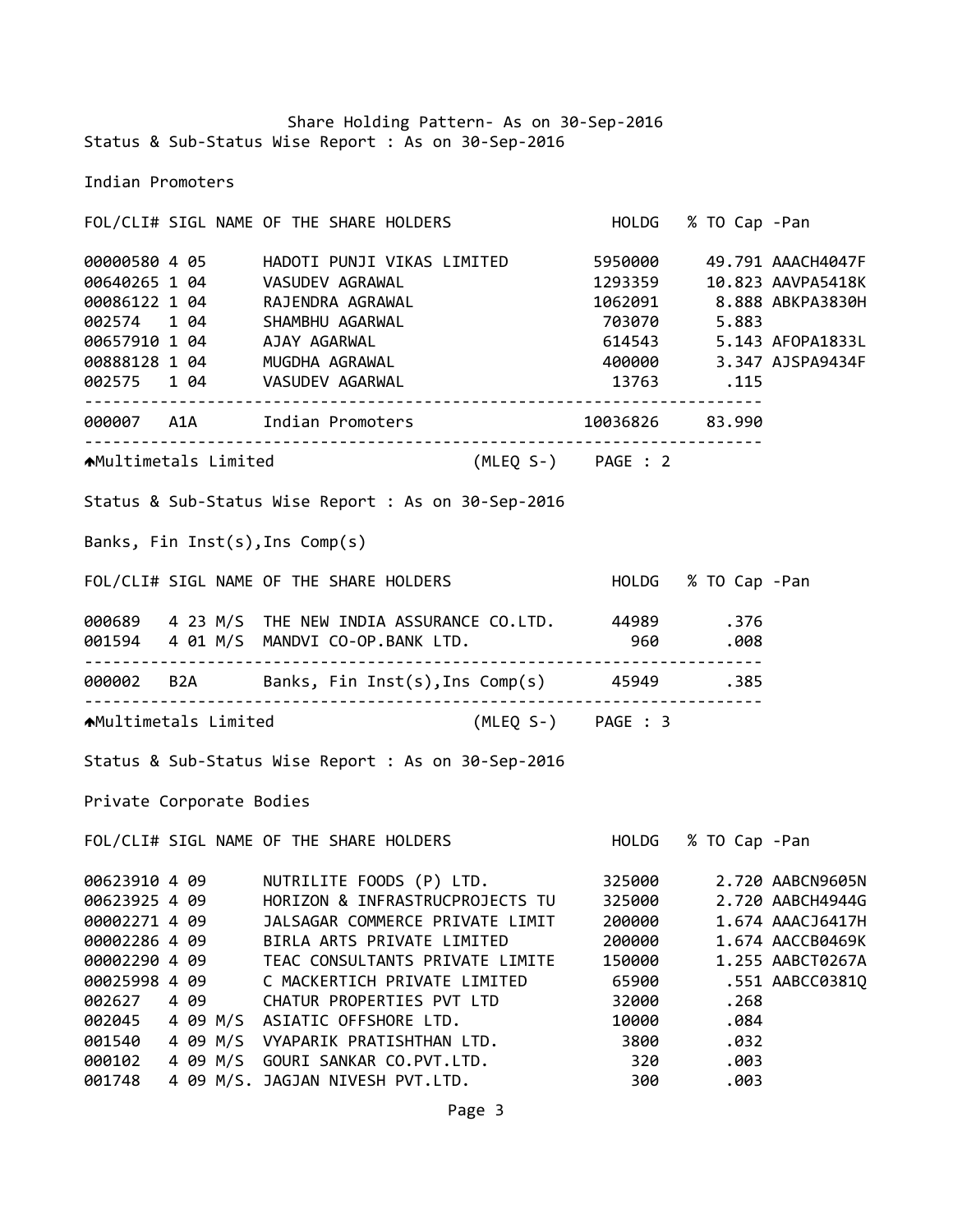|           |                       | Share Holding Pattern- As on 30-Sep-2016                                                                                                                                                                                                |         |                                |  |
|-----------|-----------------------|-----------------------------------------------------------------------------------------------------------------------------------------------------------------------------------------------------------------------------------------|---------|--------------------------------|--|
|           |                       |                                                                                                                                                                                                                                         |         |                                |  |
|           |                       | 002524  4  09  M/S  PARASRAM SECURITIES P. LTD.  300  .003<br>00021328  4  09  MACKERTICH CONSULTANCY SERVICES  202  .002 AABCM5680Q                                                                                                    |         |                                |  |
|           |                       | 00239729 4 09 TATA INVESTMENT CORPORATION 120 .001 AAACT4120F<br>001040 4 09 M/S MAX INVESTMENTS (P) LTD. 100 .001<br>001782 4 09 M/S ABU INVESTMENTS & FINANCE PVT. 100 .001<br>001782 4 09 M/S ABU INVESTMENTS & FINANCE PVT. 100 .00 |         |                                |  |
|           |                       |                                                                                                                                                                                                                                         |         |                                |  |
|           |                       |                                                                                                                                                                                                                                         |         |                                |  |
|           |                       |                                                                                                                                                                                                                                         |         |                                |  |
|           |                       | 000017 C1A Private Corporate Bodies 1313242 10.989                                                                                                                                                                                      |         |                                |  |
|           |                       | AMultimetals Limited (MLEQ S-) PAGE : 4                                                                                                                                                                                                 |         |                                |  |
|           |                       | Status & Sub-Status Wise Report : As on 30-Sep-2016                                                                                                                                                                                     |         |                                |  |
| Nri / OCB |                       |                                                                                                                                                                                                                                         |         |                                |  |
|           |                       | FOL/CLI# SIGL NAME OF THE SHARE HOLDERS HOLD HOLDG % TO Cap -Pan                                                                                                                                                                        |         |                                |  |
|           |                       | 000258 2 01 MR. PERCY LOUIS ACHARD 8000 .067<br>000133 2 01 DR. BANGSHI BILAS MUKHERJI 400 .003<br>000461 2 01 MR. M.VISHWANATHAN 160 .001                                                                                              |         |                                |  |
|           |                       |                                                                                                                                                                                                                                         |         |                                |  |
|           |                       |                                                                                                                                                                                                                                         |         |                                |  |
|           |                       | 001024 2 01 MR. JITENDRA KRISHNARAO DIGHE 160 .001                                                                                                                                                                                      |         |                                |  |
|           |                       | 001649 2 01 MISS SARITA VASUDEVA                                                                                                                                                                                                        |         |                                |  |
|           |                       | 000601 2 01 MR. BRIJ MOHAN MAGO                                                                                                                                                                                                         |         | 001. 100<br>081. 60            |  |
|           |                       | 000006 C3A Nri / OCB 3880 889 .074                                                                                                                                                                                                      |         |                                |  |
|           |                       | AMultimetals Limited (MLEQ S-) PAGE : 5                                                                                                                                                                                                 |         |                                |  |
|           |                       | Status & Sub-Status Wise Report : As on 30-Sep-2016                                                                                                                                                                                     |         |                                |  |
|           |                       | List of Holders holding 01.000% & above                                                                                                                                                                                                 |         |                                |  |
|           |                       | FOL/CLI# NAME OF THE SHARE HOLDER                                                                                                                                                                                                       |         | HOLDG % Cap Category           |  |
| 00640265  | VASUDEV AGRAWAL       |                                                                                                                                                                                                                                         | 1293359 | 10.823 Indian Promoter         |  |
| 00086122  | RAJENDRA AGRAWAL      |                                                                                                                                                                                                                                         |         | 1062091 8.888 Indian Promoter  |  |
| 002574    | SHAMBHU AGARWAL       |                                                                                                                                                                                                                                         |         | 703070 5.883 Indian Promoter   |  |
|           | 00657910 AJAY AGARWAL |                                                                                                                                                                                                                                         |         | 614543 5.143 Indian Promoter   |  |
| 00888128  | MUGDHA AGRAWAL        |                                                                                                                                                                                                                                         |         | 400000 3.347 Indian Promoter   |  |
| 00000580  |                       | HADOTI PUNJI VIKAS LIMITED                                                                                                                                                                                                              |         | 5950000 49.791 Indian Promoter |  |
| 00623910  |                       | NUTRILITE FOODS (P) LTD.                                                                                                                                                                                                                | 325000  | 2.720 Pvt Corpt Bodies         |  |
| 00623925  |                       | HORIZON & INFRASTRUCPROJECTS TU                                                                                                                                                                                                         | 325000  | 2.720 Pvt Corpt Bodies         |  |
| 00002271  |                       | JALSAGAR COMMERCE PRIVATE LIMIT                                                                                                                                                                                                         | 200000  | 1.674 Pvt Corpt Bodies         |  |
|           |                       | 00002286 BIRLA ARTS PRIVATE LIMITED                                                                                                                                                                                                     | 200000  | 1.674 Pvt Corpt Bodies         |  |
|           |                       | 00002290 TEAC CONSULTANTS PRIVATE LIMITE 150000                                                                                                                                                                                         |         | 1.255 Pvt Corpt Bodies         |  |
|           |                       | 000011 [ 01.000% ] & above holders 11223063 93.918                                                                                                                                                                                      |         |                                |  |
|           |                       |                                                                                                                                                                                                                                         |         |                                |  |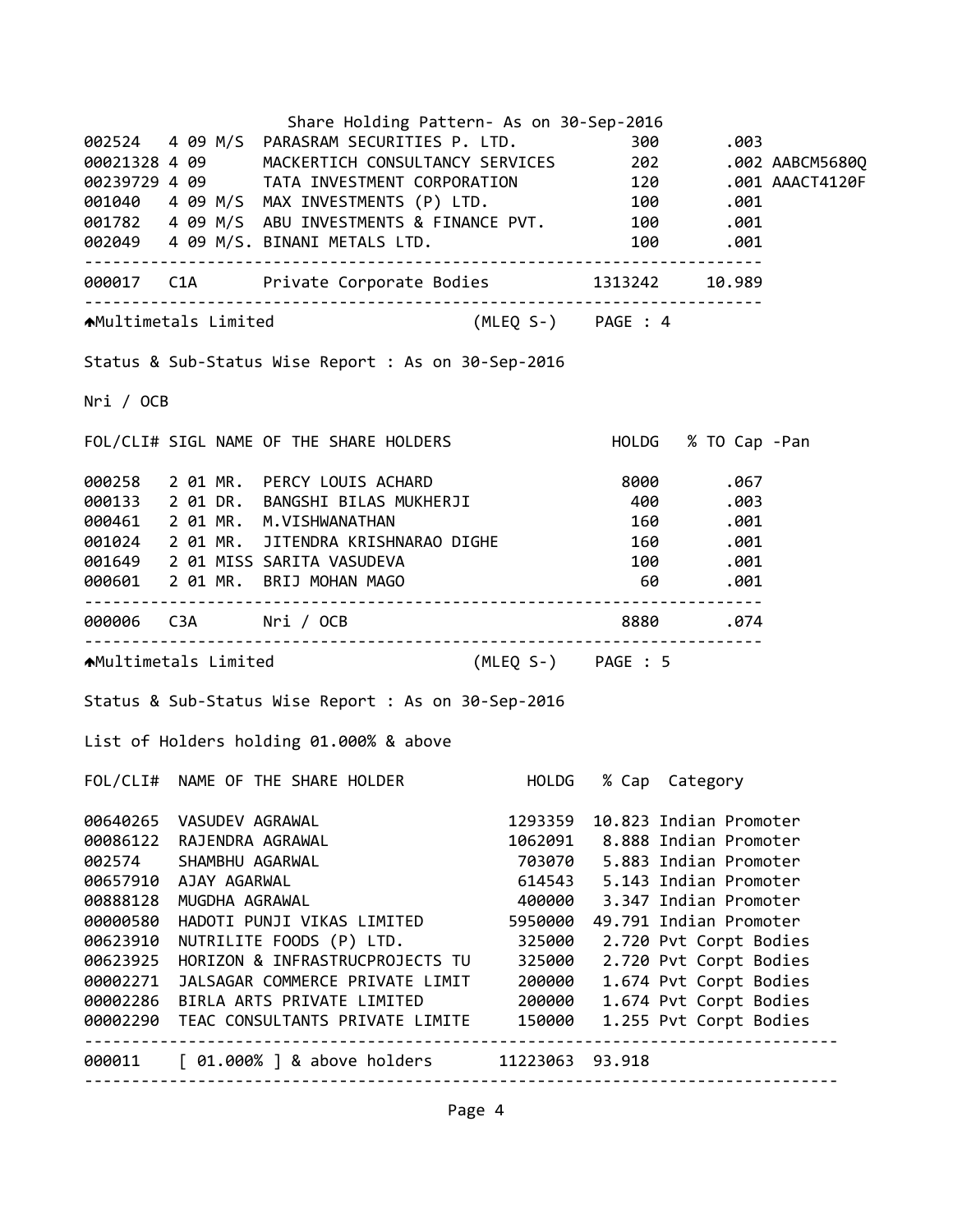Share Holding Pattern‐ As on 30‐Sep‐2016 Multimetals Limited (MLEQ S‐) PAGE : 6

Status & Sub‐Status Wise Report : As on 30‐Sep‐2016

List of Top (100) Holders (General)

FOL/CLI# SIGL NAME OF THE SHARE HOLDERS HOLDG % TO Cap ‐Pan

| 00000580 4 05                  |              |              |          | HADOTI PUNJI VIKAS LIMITED                                                                                                                                                 | 5950000 |       | 49.791 AAACH4047F |
|--------------------------------|--------------|--------------|----------|----------------------------------------------------------------------------------------------------------------------------------------------------------------------------|---------|-------|-------------------|
| 00640265 1 04                  |              |              |          | VASUDEV AGRAWAL<br>RAJENDRA AGRAWAL<br>SHAMBHU AGARWAL<br>AJAY AGARWAL<br>MUGDHA AGRAWAL                                                                                   | 1293359 |       | 10.823 AAVPA5418K |
| 00086122 1 04                  |              |              |          |                                                                                                                                                                            | 1062091 |       | 8.888 ABKPA3830H  |
| 002574                         |              | 1 04         |          |                                                                                                                                                                            | 703070  | 5.883 |                   |
| 00657910 1 04                  |              |              |          |                                                                                                                                                                            | 614543  |       | 5.143 AFOPA1833L  |
| 00888128 1 04                  |              |              |          |                                                                                                                                                                            | 400000  |       | 3.347 AJSPA9434F  |
| 00623910 4 09                  |              |              |          | NUTRILITE FOODS (P) LTD.                                                                                                                                                   | 325000  |       | 2.720 AABCN9605N  |
| 00623925 4 09                  |              |              |          | HORIZON & INFRASTRUCPROJECTS TU                                                                                                                                            | 325000  |       | 2.720 AABCH4944G  |
| 00002271 4 09                  |              |              |          | JALSAGAR COMMERCE PRIVATE LIMIT                                                                                                                                            | 200000  |       | 1.674 AAACJ6417H  |
| 000022/1 4 09<br>00002286 4 09 |              |              |          | BIRLA ARTS PRIVATE LIMITED                                                                                                                                                 | 200000  |       | 1.674 AACCB0469K  |
| 00002290 4 09                  |              |              |          | TEAC CONSULTANTS PRIVATE LIMITE                                                                                                                                            | 150000  |       | 1.255 AABCT0267A  |
| 002579                         | $\mathbf{1}$ |              |          | VINOD PRAKASH SHARMA                                                                                                                                                       | 88200   | .738  |                   |
| 00025998 4 09                  |              |              |          | C MACKERTICH PRIVATE LIMITED                                                                                                                                               | 65900   |       | .551 AABCC0381Q   |
| 000689                         |              |              |          | 4 23 M/S THE NEW INDIA ASSURANCE CO.LTD.                                                                                                                                   | 44989   | .376  |                   |
| 00000442 1 00                  |              |              |          | AMPI CHATTER                                                                                                                                                               | 40393   |       | .338 ABEPC8689E   |
| 002569                         |              | $\mathbf{1}$ |          | ALOK PARASHAR                                                                                                                                                              | 40000   | .335  |                   |
| 002627                         |              | 4 09         |          | CHATUR PROPERTIES PVT LTD                                                                                                                                                  | 32000   | .268  |                   |
| 001994                         |              |              |          | 1 00 MRS. PRAMILA NARAYAN RAUT                                                                                                                                             | 24000   | .201  |                   |
| 001996                         |              |              |          | 1 00 MRS. GHATALIA DINA PRAVIN                                                                                                                                             | 20000   | .167  |                   |
| 001995                         |              |              | 1 00 MR. | NARAYAN RAMCHANDRA RAUT                                                                                                                                                    | 16000   | .134  |                   |
| 002575                         |              |              |          |                                                                                                                                                                            | 13763   | .115  |                   |
| 10371129 1 00                  |              |              |          |                                                                                                                                                                            | 10063   |       | .084 AAWPT1982G   |
| 002045                         |              |              |          | 1 00 MR. NARAYAN KAMULTANDAR NOV.<br>1 04 VASUDEV AGARWAL<br>29 1 00 MADHUBALA P TRIVEDI<br>4 09 M/S ASIATIC OFFSHORE LTD.<br>2 01 MR. PERCY LOUIS ACHARD<br>1 B S KOTHARI | 10000   | .084  |                   |
| 000258                         |              |              |          |                                                                                                                                                                            | 8000    | .067  |                   |
| 002577                         |              |              |          |                                                                                                                                                                            | 7876    | .066  |                   |
| 00000438 1 00                  |              |              |          | NALINI CHATTER                                                                                                                                                             | 5750    |       | .048 ABEPC8690D   |
| 001585                         |              |              |          | 1 00 MR. PREMRATAN DEVKISHAN DAGA                                                                                                                                          | 5000    | .042  |                   |
| 002560                         | $\mathbf{1}$ |              |          | CUSTODIAN A/C N K AGGARWALA<br>ANKIT JAYANTIBHAI PATEL<br>ANKIT ULARITA                                                                                                    | 4600    | .038  |                   |
| 002661                         | 1            |              |          |                                                                                                                                                                            | 4448    |       | .037 ASHPP6021F   |
| 001848                         |              |              |          | 1 00 MR. RAVI WARRIER                                                                                                                                                      | 4000    | .033  |                   |
| 001905                         |              |              | 1 00 MR. | SUBHAS B.AGRAWAL                                                                                                                                                           | 4000    | .033  |                   |
| 001540                         |              |              |          | 4 09 M/S VYAPARIK PRATISHTHAN LTD.                                                                                                                                         | 3800    | .032  |                   |
| 001820                         |              |              |          |                                                                                                                                                                            | 3500    | .029  |                   |
| 001827                         |              |              |          |                                                                                                                                                                            | 3500    | .029  |                   |
| 00000491 1 00                  |              |              |          |                                                                                                                                                                            | 3346    |       | .028 AGGPK0892G   |
| 001891                         |              |              |          |                                                                                                                                                                            | 3000    | .025  |                   |
| 001892                         |              |              |          |                                                                                                                                                                            | 3000    | .025  |                   |
| 002594                         |              |              |          |                                                                                                                                                                            | 3000    | .025  |                   |
| 001071                         |              |              |          | 4 09 MR. ASHOK P. SHAH<br>1 00 MR. NIRANJAN P. SHAH<br>1 00 MRS. SHANTA DEVI G KHICHA<br>1 00 MRS. SHANTA DEVI G KHICHA<br>1 00 MR. DEEPAK G KHICHA<br>1 00 RAJESH GAUTAM  | 2900    | .024  |                   |
| 002007                         |              |              |          | 1 00 MR. SURESH KUMAR BAGRI                                                                                                                                                | 2760    | .023  |                   |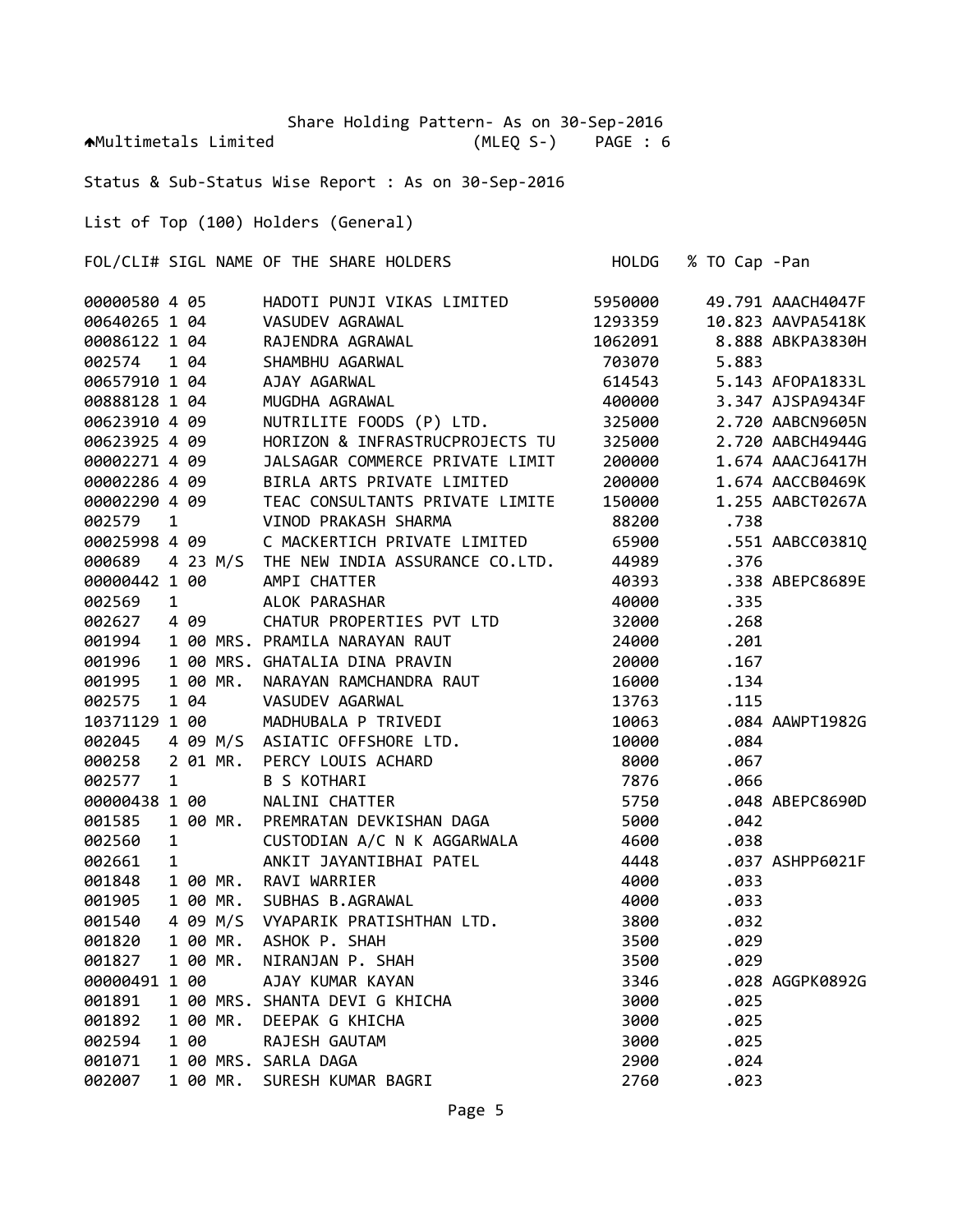| Share Holding Pattern- As on 30-Sep-2016                                                                                                                                                                                                    |                    |                     |
|---------------------------------------------------------------------------------------------------------------------------------------------------------------------------------------------------------------------------------------------|--------------------|---------------------|
| NEELAM GAUTAM<br>002595<br>$1 \quad \cdots$                                                                                                                                                                                                 | 2748               | .023                |
| 001211                                                                                                                                                                                                                                      | 2600               | .022                |
| 1 NEELAM GAUTAM<br>100 MR. MURARI LAL JALAN<br>100 MRS. KRISHNA CHATTER<br>100 MRS. PREM KUMARI DIWAKAR<br>100 MR. OM SARUP AGGARWAL<br>100 MRS. PREMA GUPTA<br>100 RAJNI KANTILAL SANGHVI<br>100 RAJNI KANTILAL SANGHVI<br>001494          | 2562               | .021                |
| 001948                                                                                                                                                                                                                                      | 2500               | .021                |
| 001801<br>1 00 MR.                                                                                                                                                                                                                          | 2380               | .020                |
| 1 00 MRS. PREMA GUPTA<br>001759                                                                                                                                                                                                             | 2313               | .019                |
| 00130447 1 00                                                                                                                                                                                                                               | 2160               | .018 AUCPS9895H     |
| 000655<br>1 00 MR. M.SIMHACHALAM                                                                                                                                                                                                            |                    | .016                |
| 001606                                                                                                                                                                                                                                      |                    | .015                |
|                                                                                                                                                                                                                                             |                    |                     |
|                                                                                                                                                                                                                                             |                    |                     |
|                                                                                                                                                                                                                                             |                    |                     |
| <b>↑</b> Multimetals Limited                                                                                                                                                                                                                | (MLEQ S-) PAGE : 7 |                     |
|                                                                                                                                                                                                                                             |                    |                     |
| Status & Sub-Status Wise Report : As on 30-Sep-2016                                                                                                                                                                                         |                    |                     |
|                                                                                                                                                                                                                                             |                    |                     |
| List of Top (100) Holders (General)                                                                                                                                                                                                         |                    |                     |
|                                                                                                                                                                                                                                             |                    |                     |
| FOL/CLI# SIGL NAME OF THE SHARE HOLDERS                                                                                                                                                                                                     |                    | HOLDG % TO Cap -Pan |
|                                                                                                                                                                                                                                             |                    |                     |
|                                                                                                                                                                                                                                             | 1700               | .014 AKRPG3458M     |
| 01349423 1 00     ELA SURESH GUNDARIA<br>001659   1 00 MRS. RUKMINI SANWARMAL KHAITAN                                                                                                                                                       | 1687               | .014                |
| 000029 1 00 MR.                                                                                                                                                                                                                             | 1600               | .013                |
| 1 00 MR.<br>000976                                                                                                                                                                                                                          | 1600               | .013                |
| 1 00 MRS. KAMLA GANDHI<br>001992                                                                                                                                                                                                            | 1600               | .013                |
| 002634<br>$\mathbf{1}$                                                                                                                                                                                                                      | 1600               | .013                |
| 1 00 MR. SHYAM TODI<br>001899                                                                                                                                                                                                               | 1500               | .013                |
| 002512<br>1 00 MR.                                                                                                                                                                                                                          | 1500               | .013                |
| 002641<br>$\mathbf{1}$                                                                                                                                                                                                                      | 1440               | .012 AMHPS2123D     |
| 001711<br>1 00 MR.                                                                                                                                                                                                                          | 1400               | .012                |
| 1 00 MR ASHITH SHANKER RAO<br>002074                                                                                                                                                                                                        | 1400               | .012                |
| RUKMINI SANWARMAL KHAITAN<br>NABAYUG ACHARYA<br>KAMLA GANDHI<br>PREMBIR SINGH GREWAL<br>SHYAM TODI<br>HITESH KANTILAL PATEL<br>MANISH SHAH<br>U.P. BHAT<br>SHITH SHANKER RAO<br>GANESH DAS BHATTER<br>MANMOHAN SHARMA<br>001045<br>1 00 MR. | 1300               | .011                |
| 1 00 MR. MANMOHAN SHARMA<br>001962                                                                                                                                                                                                          | 1300               | .011                |
| 002629<br>$\mathbf{1}$<br>ROHINTON B PANDAY                                                                                                                                                                                                 | 1280               | .011                |
| 000231<br>1 00 MR.<br>VED PRAKASH VIJH                                                                                                                                                                                                      | 1250               | .010                |
| 1 00 MR.<br>SITA RAM LAMBORIA<br>001652                                                                                                                                                                                                     | 1237               | .010                |
| 1 00 MR.<br>001658<br>SANWARMAL PRABHUDAYAL KHAITAN                                                                                                                                                                                         | 1237               | .010                |
| 001082<br>1 00 MRS. KAMLA MAHESHWARY                                                                                                                                                                                                        | 1200               | .010                |
| 1 00 MR.<br>001910<br>YATIN V. UDESHI                                                                                                                                                                                                       | 1200               | .010                |
| 1 00 MR.<br>001911<br>VIKRAM UDESHI                                                                                                                                                                                                         | 1200               | .010                |
| 001912<br>1 00 MRS. PUSHPA V. UDESHI                                                                                                                                                                                                        | 1200               | .010                |
| 001913<br>1 00 MRS. DHARMISTHA U. UDESHI                                                                                                                                                                                                    | 1200               | .010                |
| 1 00 MR.<br>002087<br>SURENDRA CHANDALIA                                                                                                                                                                                                    | 1200               | .010                |
| 1 00 MR.<br>001148<br>PREM RATAN DAGA                                                                                                                                                                                                       | 1160               | .010                |
| 1 00 MISS SANDHYA DAGA (MINOR)<br>001149                                                                                                                                                                                                    | 1160               | .010                |
| 1 00 MR.<br>PURUSHOTTAM MALL<br>001741                                                                                                                                                                                                      | 1115               | .009                |
| 1 00 MR.<br>RAVI MOHAN<br>001922                                                                                                                                                                                                            | 1112               | .009                |
| MURTUZA HUSSAINI BHARMAL<br>002614<br>$\mathbf{1}$                                                                                                                                                                                          | 1100               | .009                |
|                                                                                                                                                                                                                                             |                    |                     |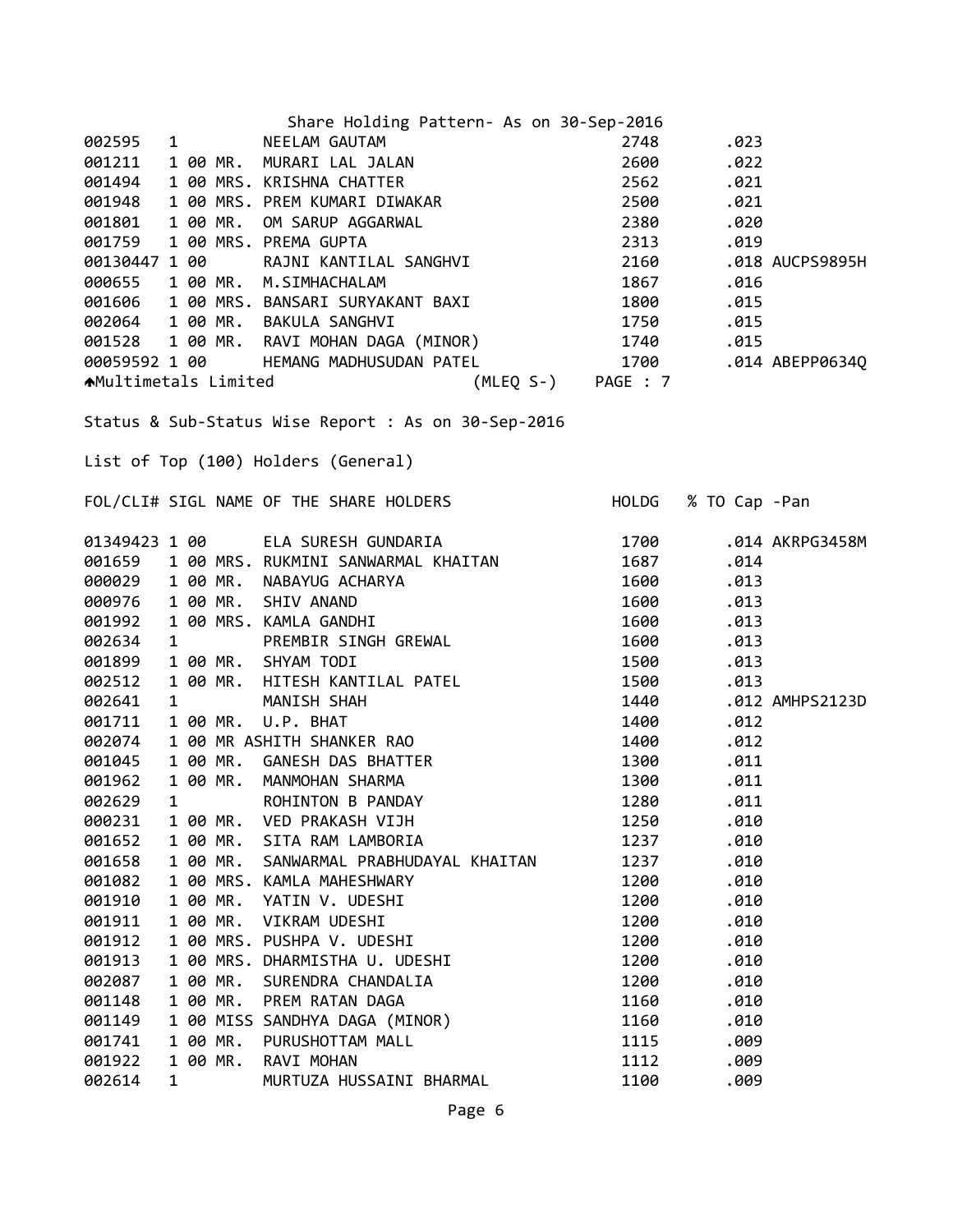|               |              |          | Share Holding Pattern- As on 30-Sep-2016                                                                                                                                                                                               |                |                     |                       |
|---------------|--------------|----------|----------------------------------------------------------------------------------------------------------------------------------------------------------------------------------------------------------------------------------------|----------------|---------------------|-----------------------|
|               |              |          | 001772 1 00 MR. MAHESH CHANDER SHRIVASTAVA                                                                                                                                                                                             |                | 1080.009            |                       |
|               |              |          | 001934 1 00 MR. BAKUL SANGHVI                                                                                                                                                                                                          |                | 1071 .009           |                       |
|               |              |          | 1 00 MR. BAKUL SANGHVI<br>1 00 MR. R. SESHADRI<br>1 00 MRS. NEERU SANGHVI<br>1 00 MR. CHANDRA MOHAN<br>1 00 MR. JUPUDY JAGANNADHARAO<br>001162  1  00 MR. R. SESHADRI                                                                  |                | 1068 .009           |                       |
|               |              |          | 001935 1 00 MRS. NEERU SANGHVI                                                                                                                                                                                                         |                | 1010.008            |                       |
| 001322        |              |          |                                                                                                                                                                                                                                        |                | 1001 .008           |                       |
| 000467        |              |          |                                                                                                                                                                                                                                        | 1000           | .008                |                       |
|               |              |          | 000467 100 MR, JUPUDY JAGANNADHARAO 1000 .008<br>001383 100 MR, JAGMOHAN PODDAR 1000 .008<br>001712 100 MR, NAWAL KISHORE RAJGARHIA 1000 .008<br>001712 100 MR, NAWAL KISHORE RAJGARHIA 1000 .008<br>001816 100 MR, KISHOR OSTWAL 1000 |                |                     |                       |
|               |              |          |                                                                                                                                                                                                                                        |                |                     |                       |
|               |              |          |                                                                                                                                                                                                                                        |                |                     |                       |
|               |              |          |                                                                                                                                                                                                                                        |                |                     |                       |
|               |              |          |                                                                                                                                                                                                                                        |                |                     |                       |
|               |              |          |                                                                                                                                                                                                                                        |                |                     |                       |
|               |              |          |                                                                                                                                                                                                                                        |                |                     |                       |
|               |              |          |                                                                                                                                                                                                                                        |                |                     |                       |
|               |              |          |                                                                                                                                                                                                                                        |                |                     | 1000 .008 AKMPK4585A  |
|               |              |          | 002626 1 PREMA GUPTA 981 .008<br>00000015 1 00 ANUJ SHANTILAL BADJATE 978 .008 ABOPB5644E<br>000886 1 00 MR. YOGINDER NATH SHARMA 960 .008 ABOPB5644E<br>001594 4 01 M/S MANDVI CO-OP.BANK LTD. 960 .008<br>002020 1 20 MPG SUPPLEMANK |                |                     |                       |
|               |              |          |                                                                                                                                                                                                                                        |                |                     |                       |
|               |              |          |                                                                                                                                                                                                                                        |                |                     |                       |
|               |              |          |                                                                                                                                                                                                                                        |                |                     |                       |
|               |              |          | 002029 1 00 MRS. SURAJ MALL                                                                                                                                                                                                            | 920            | .008                |                       |
|               |              |          |                                                                                                                                                                                                                                        |                |                     |                       |
|               |              |          | 000100 Top (100) Holders - (General) 11784478 98.615                                                                                                                                                                                   |                |                     |                       |
|               |              |          | AMultimetals Limited (MLEQ S-) PAGE : 8                                                                                                                                                                                                |                |                     |                       |
|               |              |          |                                                                                                                                                                                                                                        |                |                     |                       |
|               |              |          | Status & Sub-Status Wise Report : As on 30-Sep-2016                                                                                                                                                                                    |                |                     |                       |
|               |              |          |                                                                                                                                                                                                                                        |                |                     |                       |
|               |              |          | List of Top (50) Holders (Individual)                                                                                                                                                                                                  |                |                     |                       |
|               |              |          | FOL/CLI# SIGL NAME OF THE SHARE HOLDERS                                                                                                                                                                                                |                | HOLDG % TO Cap -Pan |                       |
|               |              |          |                                                                                                                                                                                                                                        |                | 88200 .738          |                       |
|               |              |          |                                                                                                                                                                                                                                        |                |                     |                       |
| 002569 1      |              |          | 002579 1 VINOD PRAKASH SHARMA<br>00000442 1 00 AMPI CHATTER                                                                                                                                                                            | 40000          |                     | 40393 .338 ABEPC8689E |
| 001994        |              |          | ALOK PARASHAR<br>1 00 MRS. PRAMILA NARAYAN RAUT                                                                                                                                                                                        | 24000          | .335<br>.201        |                       |
| 001996        |              |          | 1 00 MRS. GHATALIA DINA PRAVIN                                                                                                                                                                                                         | 20000          | .167                |                       |
| 001995        |              | 1 00 MR. | NARAYAN RAMCHANDRA RAUT                                                                                                                                                                                                                |                | .134                |                       |
| 10371129 1 00 |              |          | MADHUBALA P TRIVEDI                                                                                                                                                                                                                    | 16000<br>10063 |                     |                       |
| 002577        | $\mathbf{1}$ |          | <b>B S KOTHARI</b>                                                                                                                                                                                                                     | 7876           | .066                | .084 AAWPT1982G       |
| 00000438 1 00 |              |          | NALINI CHATTER                                                                                                                                                                                                                         |                |                     | .048 ABEPC8690D       |
| 001585        |              | 1 00 MR. | PREMRATAN DEVKISHAN DAGA                                                                                                                                                                                                               | 5750           | .042                |                       |
| 002560        | 1            |          | CUSTODIAN A/C N K AGGARWALA                                                                                                                                                                                                            | 5000<br>4600   | .038                |                       |
| 002661        | 1            |          | ANKIT JAYANTIBHAI PATEL                                                                                                                                                                                                                | 4448           |                     | .037 ASHPP6021F       |
| 001848        |              | 1 00 MR. | RAVI WARRIER                                                                                                                                                                                                                           | 4000           | .033                |                       |
| 001905        |              | 1 00 MR. | SUBHAS B.AGRAWAL                                                                                                                                                                                                                       | 4000           | .033                |                       |
| 001820        |              | 1 00 MR. | ASHOK P. SHAH                                                                                                                                                                                                                          | 3500           | .029                |                       |
| 001827        |              | 1 00 MR. | NIRANJAN P. SHAH                                                                                                                                                                                                                       | 3500           | .029                |                       |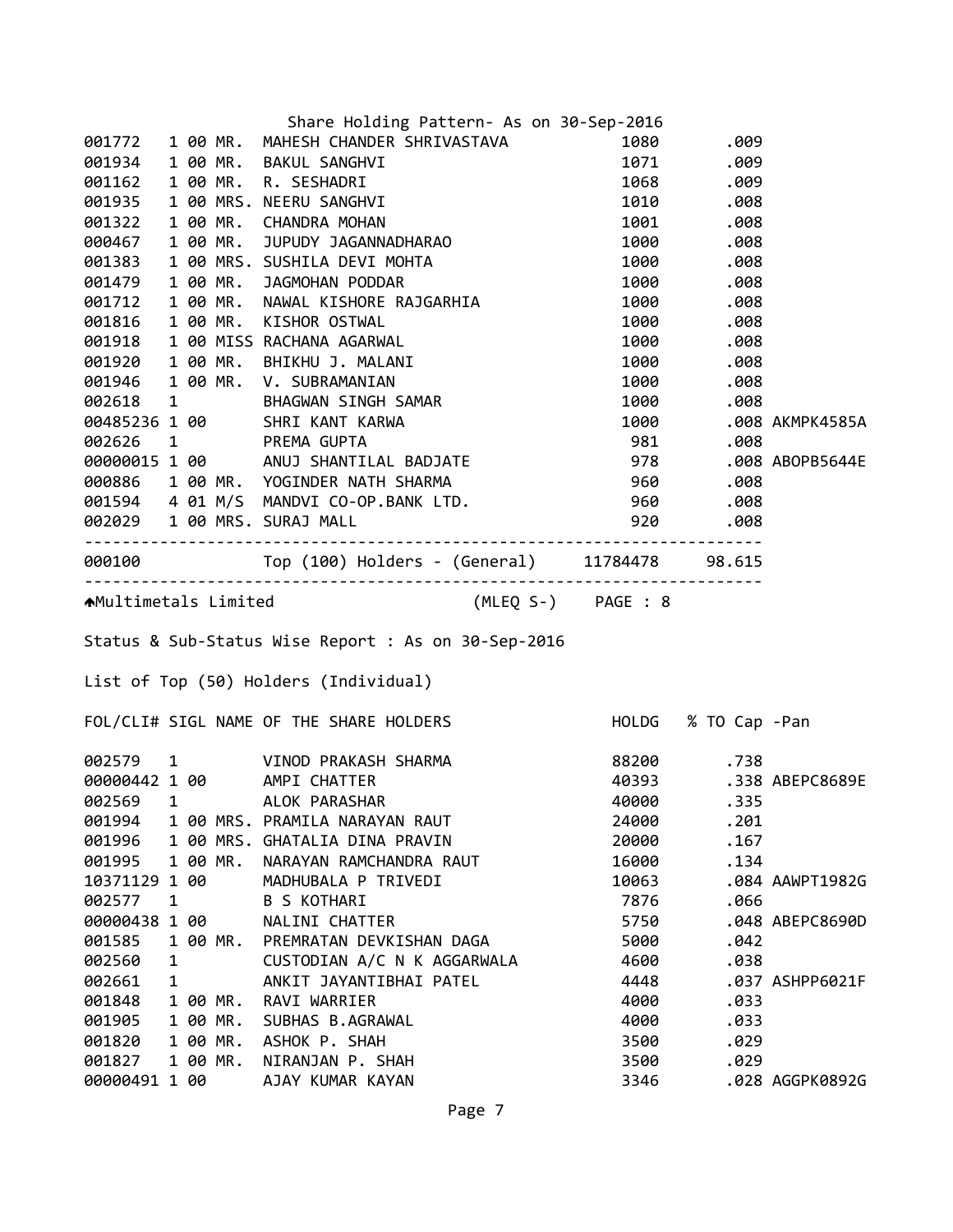|                      |                |       | Share Holding Pattern- As on 30-Sep-2016                                                                                                                                                                                                                                                                   |                   |       |  |
|----------------------|----------------|-------|------------------------------------------------------------------------------------------------------------------------------------------------------------------------------------------------------------------------------------------------------------------------------------------------------------|-------------------|-------|--|
|                      |                |       |                                                                                                                                                                                                                                                                                                            |                   |       |  |
|                      |                |       |                                                                                                                                                                                                                                                                                                            |                   |       |  |
|                      |                |       |                                                                                                                                                                                                                                                                                                            |                   |       |  |
|                      |                |       |                                                                                                                                                                                                                                                                                                            |                   |       |  |
|                      |                |       |                                                                                                                                                                                                                                                                                                            |                   |       |  |
|                      |                |       |                                                                                                                                                                                                                                                                                                            |                   |       |  |
|                      |                |       |                                                                                                                                                                                                                                                                                                            |                   |       |  |
|                      |                |       |                                                                                                                                                                                                                                                                                                            |                   |       |  |
|                      |                |       |                                                                                                                                                                                                                                                                                                            |                   |       |  |
|                      |                |       |                                                                                                                                                                                                                                                                                                            |                   |       |  |
|                      |                |       |                                                                                                                                                                                                                                                                                                            |                   |       |  |
|                      |                |       |                                                                                                                                                                                                                                                                                                            |                   |       |  |
|                      |                |       |                                                                                                                                                                                                                                                                                                            |                   |       |  |
|                      |                |       |                                                                                                                                                                                                                                                                                                            |                   |       |  |
|                      |                |       |                                                                                                                                                                                                                                                                                                            |                   |       |  |
|                      |                |       |                                                                                                                                                                                                                                                                                                            |                   |       |  |
|                      |                |       | 3 Share Holding Pattern- As on 30-Sep-2016<br>001891 1 00 MRS. SHANTA DEVIG KHICHA 3000 .025<br>001892 1 00 MR. DEFPAK G KHICHA 3000 .025<br>002594 1 00 MRS. SARLA DAGA 2900 .025<br>002759 1 00 MRS. SARLA DAGA 2900 .023<br>002259 1<br>00059592 1 00 HEMANG MADHUSUDAN PATEL 1700 1700 .014 ABEPP0634Q |                   |       |  |
|                      |                |       |                                                                                                                                                                                                                                                                                                            |                   |       |  |
|                      |                |       |                                                                                                                                                                                                                                                                                                            |                   |       |  |
|                      |                |       |                                                                                                                                                                                                                                                                                                            |                   |       |  |
|                      |                |       |                                                                                                                                                                                                                                                                                                            |                   |       |  |
|                      |                |       |                                                                                                                                                                                                                                                                                                            |                   |       |  |
|                      |                |       |                                                                                                                                                                                                                                                                                                            |                   |       |  |
|                      |                |       |                                                                                                                                                                                                                                                                                                            |                   |       |  |
|                      |                |       |                                                                                                                                                                                                                                                                                                            |                   |       |  |
|                      |                |       |                                                                                                                                                                                                                                                                                                            |                   |       |  |
|                      |                |       |                                                                                                                                                                                                                                                                                                            |                   |       |  |
|                      |                |       |                                                                                                                                                                                                                                                                                                            |                   |       |  |
|                      |                |       |                                                                                                                                                                                                                                                                                                            |                   |       |  |
|                      |                |       |                                                                                                                                                                                                                                                                                                            |                   |       |  |
|                      |                |       |                                                                                                                                                                                                                                                                                                            |                   |       |  |
|                      |                |       |                                                                                                                                                                                                                                                                                                            |                   |       |  |
|                      |                |       | 00059592 1 00<br>00134923 1 00 ELA SUREBH GUNDARIA<br>0015959 1 00 ELA SUREBH GUNDARIA<br>001659 1 00 MR. RUKMINI SANWARMAL KHAITAN 1687 014 AKPG3458M<br>000029 1 00 MR. SHIV ANAND 1600 013<br>002059 1 00 MR. SHIV ANAND 1600 013<br>00                                                                 |                   |       |  |
| 000050               |                |       | Top (50) Holders - Individuals 348850                                                                                                                                                                                                                                                                      |                   | 2.919 |  |
| AMultimetals Limited |                |       | (MLEQ S-) PAGE : 1                                                                                                                                                                                                                                                                                         |                   |       |  |
|                      |                |       |                                                                                                                                                                                                                                                                                                            |                   |       |  |
|                      |                |       | -DISTRIBUTION SCHEDULE ON SCRIP VALUE -As On :30-Sep-2016                                                                                                                                                                                                                                                  |                   |       |  |
| SHARE(OR DEBENTURE)  |                |       | (%) OF<br>-NUM OF<br>T O T A L                                                                                                                                                                                                                                                                             | % OF              |       |  |
| OF NOMINAL VALUE     |                |       | <b>HOLDERS</b><br>AMOUNT<br>HOLDERS                                                                                                                                                                                                                                                                        | AMT               |       |  |
| <b>UPTO</b>          | TO             | 5000  | 665<br>78.70                                                                                                                                                                                                                                                                                               | 1095010.00<br>.92 |       |  |
| 5001                 | T <sub>0</sub> | 10000 | 11.24<br>95                                                                                                                                                                                                                                                                                                | 708200.00<br>.59  |       |  |
| 10001                | T <sub>0</sub> | 20000 | 38<br>4.50                                                                                                                                                                                                                                                                                                 | 515650.00<br>.43  |       |  |
|                      |                |       | Page 8                                                                                                                                                                                                                                                                                                     |                   |       |  |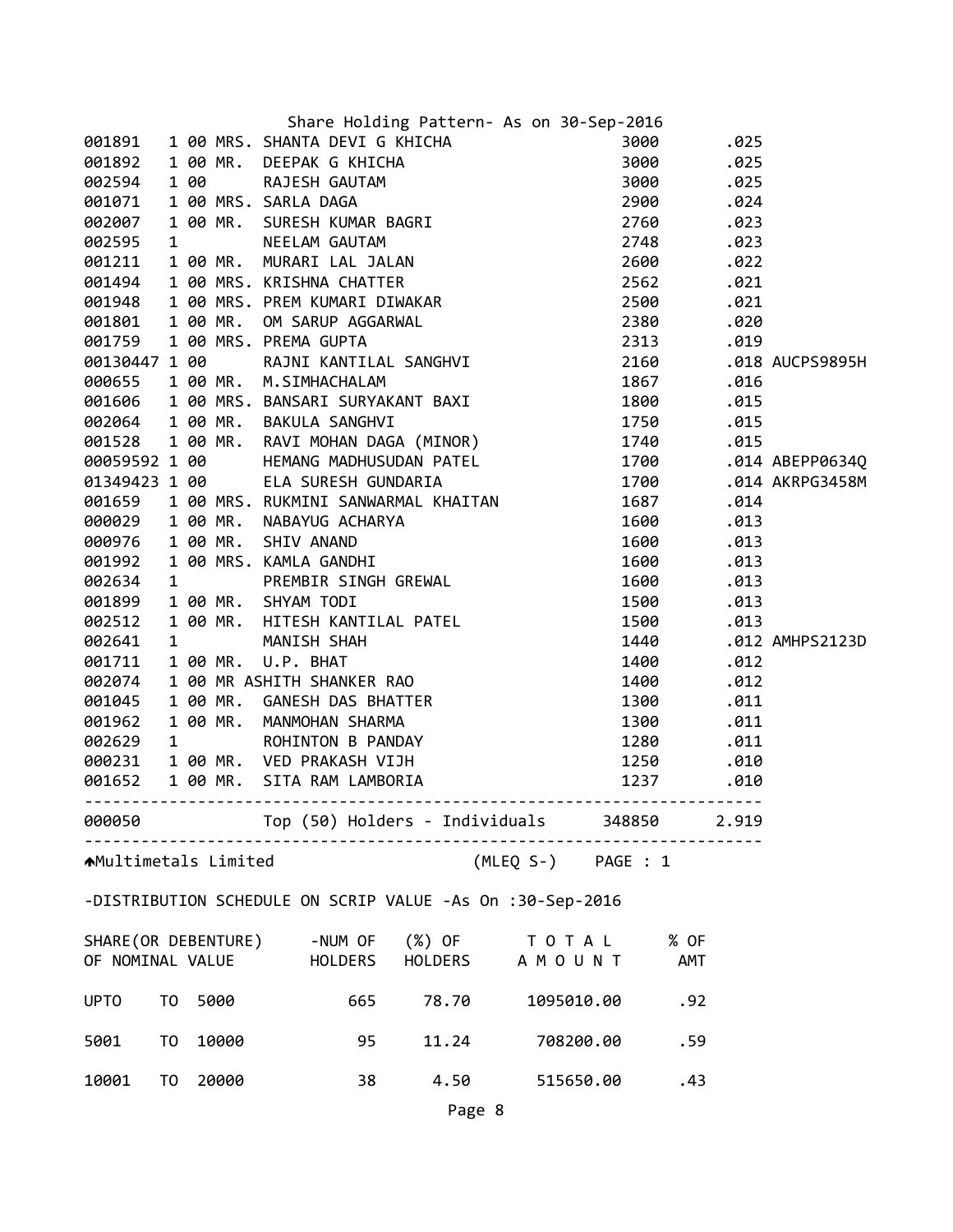## Share Holding Pattern‐ As on 30‐Sep‐2016

| 20001         | T <sub>0</sub> | 30000                                   | 12                 | 1.42                       | 319230.00                                                           | .27           |               |                   |
|---------------|----------------|-----------------------------------------|--------------------|----------------------------|---------------------------------------------------------------------|---------------|---------------|-------------------|
| 30001         | T0             | 40000                                   | 6                  | .71                        | 221460.00                                                           | .19           |               |                   |
| 40001         | T0             | 50000                                   | 3                  | .36                        | 140480.00                                                           | .12           |               |                   |
| 50001         | T <sub>0</sub> | 100000                                  | 4                  | .47                        | 316260.00                                                           | .26           |               |                   |
| 100001        |                | TO ABOVE                                | 22                 | 2.60                       | 116183710.00                                                        | 97.22         |               |                   |
|               |                | * * T O T A L * *                       | 845                | 100.00                     | 119500000.00                                                        | 100.00        |               |                   |
|               |                | <b>AMultimetals Limited</b>             |                    |                            | (MLEQ S-) PAGE : 2                                                  |               |               |                   |
|               |                |                                         |                    |                            | -DISTRIBUTION SCHEDULE ON NUMBER OF SHARES/DEBS -As On :30-Sep-2016 |               |               |                   |
|               |                | SHARE (OR DEBENTURE)                    | -NUM OF<br>HOLDERS | (%) OF<br>HOLDERS          | T O T A L<br>SHARES(OR DEBS)                                        | % OF<br>SH/DB |               |                   |
| <b>UPTO</b>   | TO             | 100                                     | 323                | 38.22                      | 23352                                                               | .20           |               |                   |
| 101           | T <sub>0</sub> | 200                                     | 182                | 21.54                      | 29896                                                               | .25           |               |                   |
| 201           | T <sub>0</sub> | 500                                     | 160                | 18.93                      | 56253                                                               | .47           |               |                   |
| 501           | T <sub>0</sub> | 1000                                    | 95                 | 11.24                      | 70820                                                               | .59           |               |                   |
| 1001          | T <sub>0</sub> | 5000                                    | 59                 | 6.98                       | 119682                                                              | 1.00          |               |                   |
| 5001          | T <sub>0</sub> | 10000                                   | 4                  | .47                        | 31626                                                               | .26           |               |                   |
| 10001         | T <sub>0</sub> | 100000                                  | 11                 | 1.30                       | 395308                                                              | 3.31          |               |                   |
| 100001        | T0             | ABOVE                                   | 11                 | 1.30                       | 11223063                                                            | 93.92         |               |                   |
|               |                | * * T O T A L * *                       | 845                | 100.00                     | 11950000                                                            | 100.00        |               |                   |
|               |                | ▲Multimetals Limited                    |                    |                            | (MLEQ S-) PAGE : 1                                                  |               |               |                   |
|               |                | As on : 30-Sep-2016                     |                    |                            |                                                                     |               |               |                   |
|               |                | As per Take-Over Clause                 |                    |                            |                                                                     |               |               |                   |
|               |                | FOL/CLI# SIGL NAME OF THE SHARE HOLDERS |                    |                            |                                                                     | HOLDG         | % TO Cap -Pan |                   |
| 00000580 4 05 |                | MULTIMETALS LTD. C-BLOCK,               |                    | HADOTI PUNJI VIKAS LIMITED |                                                                     | 5950000       |               | 49.791 AAACH4047F |

Page 9